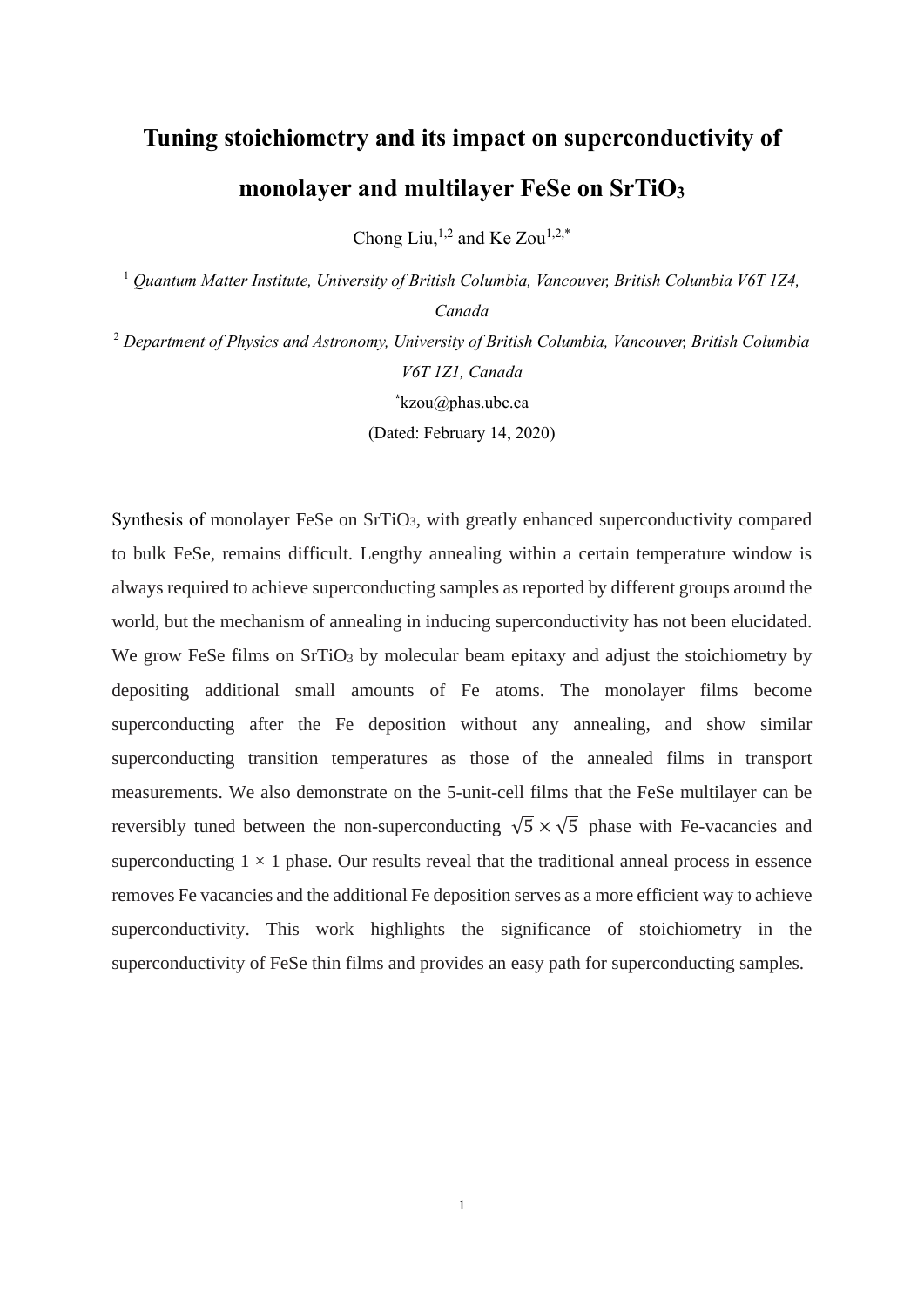FeSe, with the simplest structure and chemical composition among Fe-based superconductors, has been intensely studied in the past decade [1]. It distinguishes itself in various aspects and poses many remaining unresolved questions. Bulk tetragonal FeSe has a superconducting transition temperature  $T_c \approx 8$  K [2]. Monolayer tetragonal FeSe grown on SrTiO<sub>3</sub> (STO) show greatly interface-enhanced superconductivity with  $T_c$  up to 65 K [3-6], albeit only after a long post-annealing process. Efforts have been focused on understanding the mechanisms of enhanced superconductivity, since this may lead the way to the design of new superconductors with higher  $T_c$ .

High *T<sub>c</sub>* superconducting FeSe thin films are mostly grown by molecular beam epitaxy (MBE). A Se-rich condition is employed with the flux ratio  $\Phi_{\text{Se}}:\Phi_{\text{Fe}}$  ranging from 5 to 20, with a substrate temperature well above the evaporation temperature of Se [6-8]. Ideally, FeSe grown this way should be stoichiometric with  $Fe: Se = 1:1$ , but the long post-growth annealing process required to reach superconducting states suggests otherwise [9,10]. Although stoichiometry has been difficult to characterize in thin film FeSe, it does affect the properties of bulk FeSe substantially. There exist multiple bulk phases of FeSe such as hexagonal *α*-Fe*x*Se, tetragonal *β*-Fe*x*Se and hexagonal *γ*-Fe7Se<sup>8</sup> [11,12], among which only the *β* phase is superconducting when  $x \approx 1$  [12,13]. Almost defect-free  $\beta$ -FeSe single crystals have been obtained with  $T_c \sim 10$ K [14,15]. Depending on the synthesis conditions, Fe vacancies or excess Fe atoms could be present in the bulk crystals and suppress the superconductivity. Substantially more Fe vacancies in *β*-Fe<sub>*x*</sub>Se leads to ordered crystal forms such as Fe<sub>3</sub>Se<sub>4</sub>, Fe<sub>4</sub>Se<sub>5</sub>, Fe<sub>9</sub>Se<sub>10</sub> [16].

Because of the high Se flux used in MBE growth, the existence of excess Fe atoms or Se vacancies in thin FeSe films become unlikely. The presence of Fe vacancies may lead to the as-grown non-superconducting thin films. By *in situ* scanning tunneling microscopy (STM), the as-grown FeSe films on STO show high density of dumbbell-like defects and an insulating energy gap. With annealing, the defects are reduced, the film becomes metallic and the superconducting gap opens up at Fermi energy [7,9,17,18]. In fact, similar observation has been made on FeSe films on graphene as well, although the superconducting gaps are different [8,18]. Density functional theory calculations have attributed these dumbbell defects to Fe vacancies and claimed that they can diffuse between Fe sites during annealing and eventually move to the edge of the film [18]. Opposite observations include a recent STM work revealing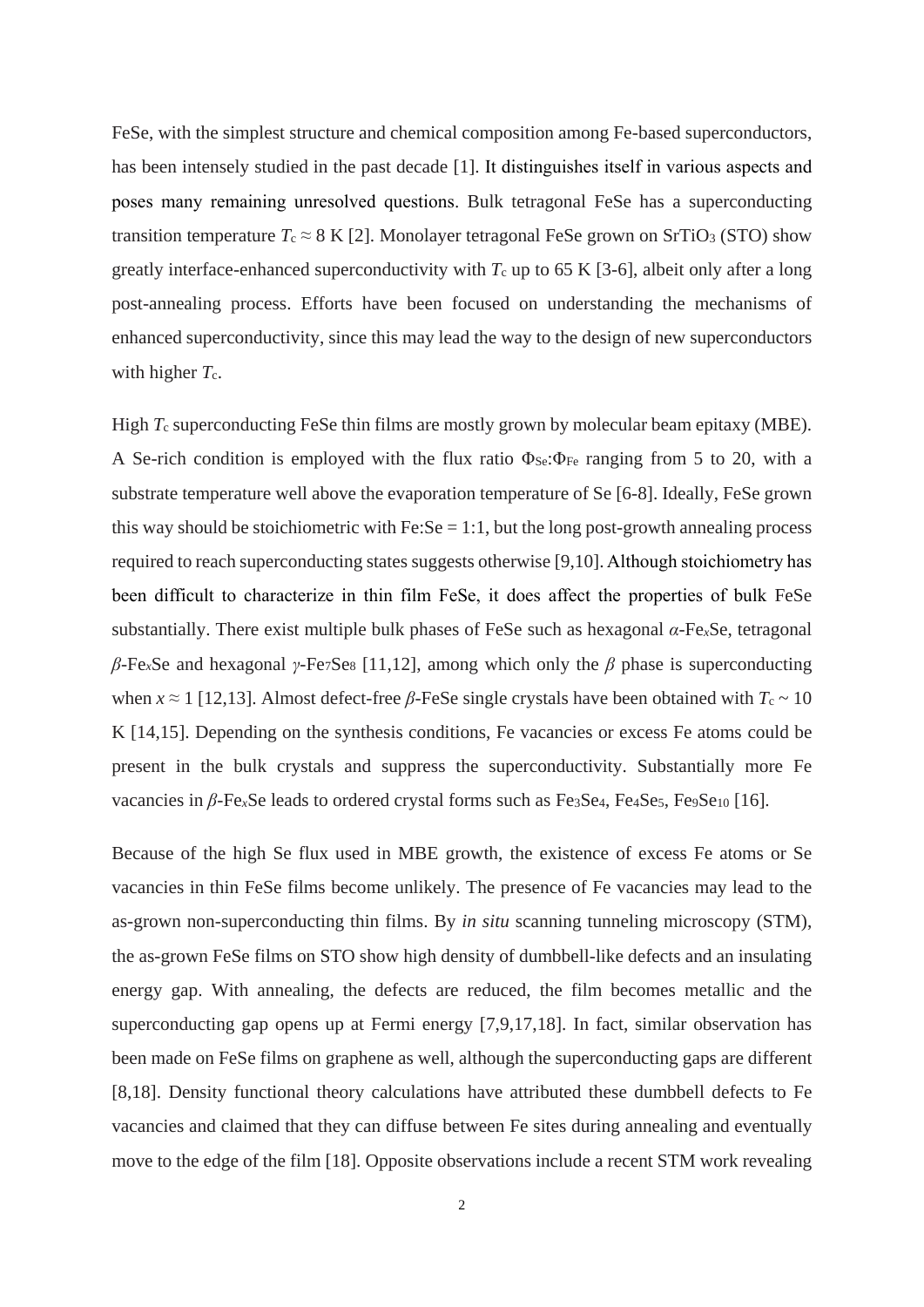increase of FeSe film coverage after depositing additional Se at a low temperature, suggesting  $\sim$ 20% excess Fe in their films [19]. In addition, one scanning transmission electron microscope work shows the existence of interstitial Se atoms between FeSe and STO, although not in the FeSe itself [20], raising further questions about stoichiometry in few-layer FeSe films. Lack of direct experimental evidence makes it difficult to pin down how the stoichiometry affects the superconducting transition in FeSe films.

In this work, we grow few unit-cell (UC) FeSe films on STO and deposit small amounts of additional Fe onto the as-grown films. Adding the Fe atoms substantially improves the film quality and induces superconductivity without post-anneal process. This approach serves as an alternative, easy, and time-saving method compared to the many hours of annealing required in the past. The *T*<sup>c</sup> of monolayer FeSe on STO by this method can reach as high as the annealed samples in transport measurements, directly indicating that the as-grown FeSe films possess Fe vacancies in the layer structure. In a 5-UC sample, we can control the surface reconstruction and stoichiometry by alternating deposition of Se and Fe and switch the FeSe multilayer between a Fe-vacancy phase and the superconducting phase.

FeSe films were grown on treated undoped STO substrates (CrysTec GmbH), using procedures similar to other groups [9,21,22]. The base pressure of the MBE chamber was  $\sim 1 \times 10^{-10}$  Torr. The flux ratio  $\Phi_{\text{Se}}:\Phi_{\text{Fe}} \approx 5$ . The substrate temperature was 420 °C for growth and 480 °C for anneal. The samples were monitored by reflection high-energy electron diffraction (RHEED). The growth rate was ~0.2 UC/minute, determined by RHEED intensity oscillation [23]. RHEED pattern simulations were generated by a program written in Wolfram Mathematica. For transport measurements, samples were capped by 12-UC FeTe grown at 280 °C following standard procedures [21]. Transport measurements were carried out in a Quantum Design physical property measurement system (PPMS) with four-terminal method. Gold wires were bonded on the samples with indium lumps as the electrodes.

Figures 1(a) and (b) show the typical RHEED images of STO and as-grown monolayer FeSe grown at 420 °C, respectively. The FeSe film has  $1 \times 1$  square structure with lattice constant *a*  $= 3.85$  angstroms, calibrated by the distance between diffraction streaks. Unlike the usual routine of annealing at higher temperature in ultrahigh vacuum for many hours, we kept the film at the growth temperature 420  $\degree$ C, and deposited Fe atoms onto it. The RHEED intensity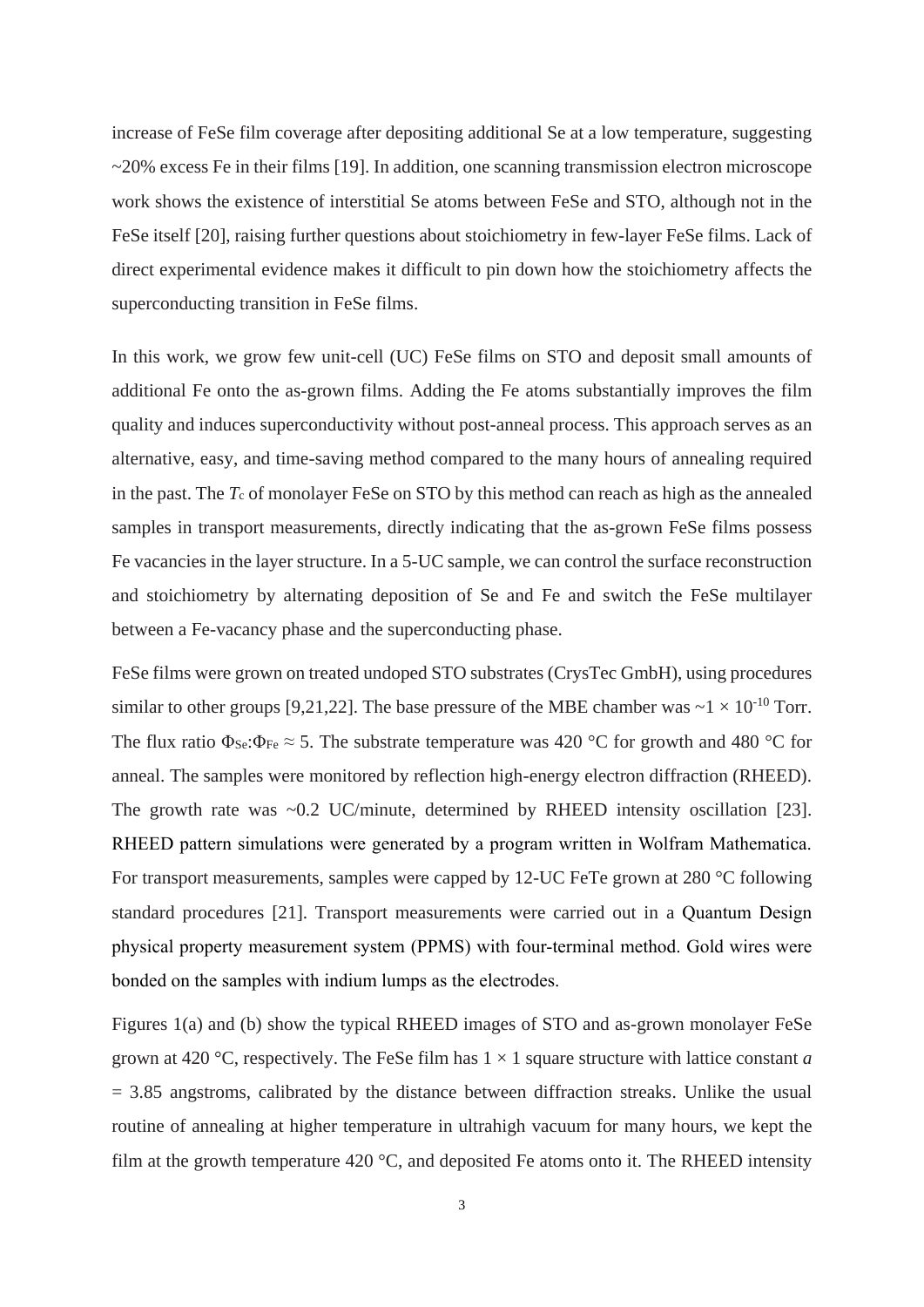increased as shown in Figs. 1(c) and (d). It reached the maximum in 37 seconds and then decreased and we stopped the Fe deposition after that (shaded area in Fig. 1(d)). Both (01) and (00) diffraction streak intensities showed similar trend with deposition especially the (01) was increased by 24 %. The RHEED intensity was enhanced without any sign of new phases or reconstructions, indicating that the as-grown film contained disordered Fe-vacancies and the subsequently deposited Fe improved the stoichiometry and the overall quality of the film. Once the optimal stoichiometry was reached, which corresponded to the maximum intensity, additional Fe atoms started to accumulate on the surface and lower the RHEED intensity.

The extreme sensitivity of RHEED to the surface crystal structures allows us to capture small changes in the amount of Fe vacancies in the film. Taking the maximum RHEED intensive peaks as the indication of correct stoichiometry, we estimate the Fe vacancy fraction  $\delta$  in asgrown Fe<sub>1-</sub> $\delta$ Se film by the deposition time  $\delta = t_{Fe}/(t_{FeSe} + t_{Fe}) = 0.12$ , where  $t_{FeSe}$  and  $t_{Fe}$  are the Fe-Se codeposition time and the Fe deposition time before the maximal intensity (Fig. 1(d)), respectively, with the same Fe flux. The estimated Fe vacancy fraction  $\delta$  varies between different monolayer samples and ranges from 0.07 to 0.16 in our experiments.

The films were cooled down to 280 °C right after the Fe deposition and capped with 12-UC FeTe. Fig. 1(e) shows the transport measurements results of a typical as-grown sample and the Fe-adjusted sample. The as-grown sample only showed the typical structural and antiferromagnetic transition of the FeTe capping layer at 80 K [24] and an insulating behaviour below 15 K, while the Fe-adjusted sample was more conductive and exhibited a superconducting transition. Closer observation in low-temperature range shown in Fig. 1(f) gives the transition temperatures  $T_c^{\text{onset}} = 31 \text{ K}$ ,  $T_c^{\text{mid}} = 23 \text{ K}$ , and  $T_c^0 = 18 \text{ K}$ , similar to other groups' results of annealed samples [9,10,20]. The *T*<sup>c</sup> shifted to lower temperatures when an external magnetic field was applied, a result of the Meissner effect in a superconductor. We conclude that enhanced superconductivity in monolayer FeSe/STO can be achieved merely by increasing Fe content.

To compare, we prepared another monolayer sample (Figure 2) and applied the standard annealing process at 480 °C for 3 hours. As shown in Figs. 2(a) and (b), the RHEED intensity increased after annealing, manifesting the improvement of the crystal quality. To calculate the Fe vacancy content in annealed samples, we deposited Fe at 420 °C and carried out the same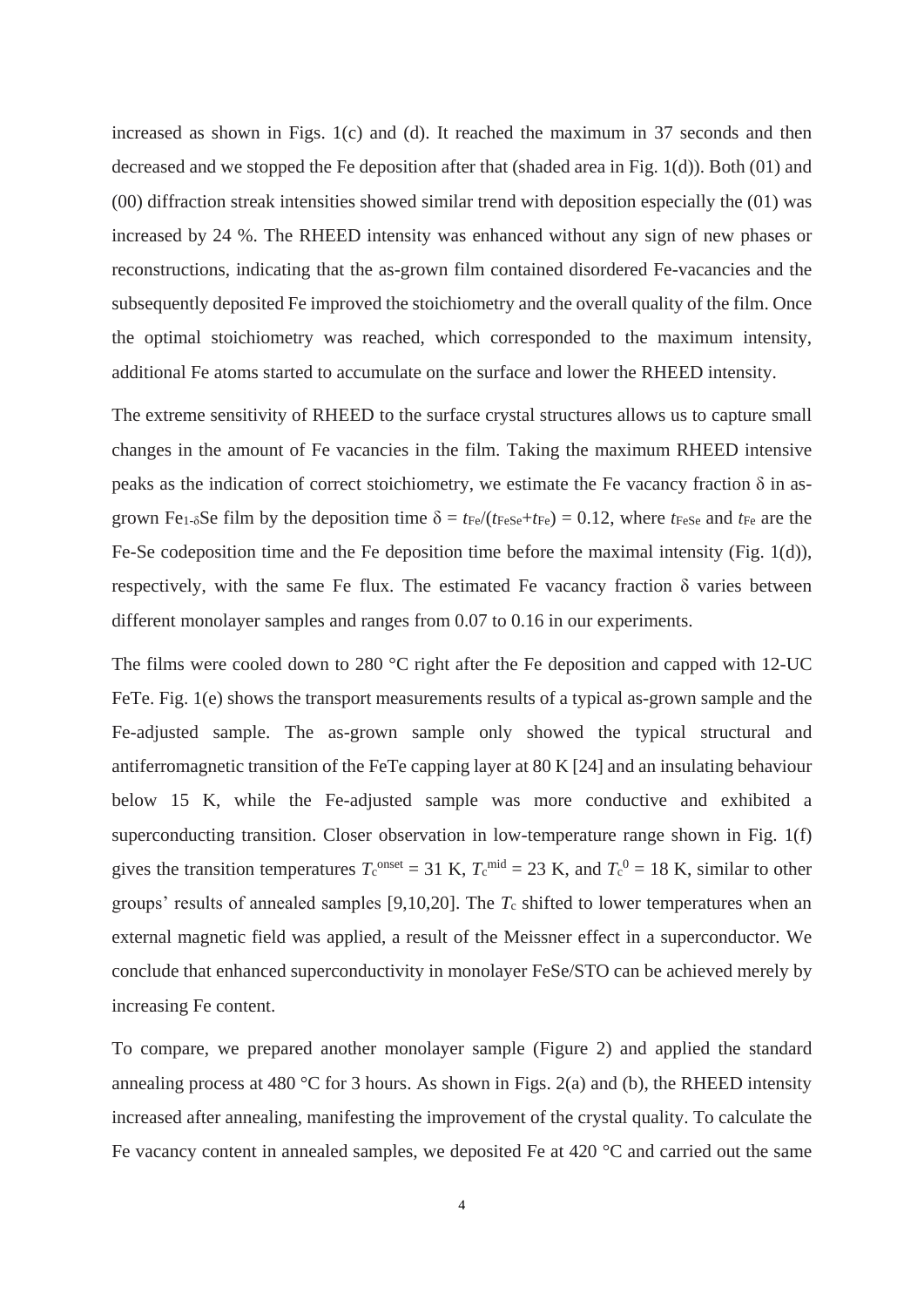analysis method used in Fig. 1(d). The time to reach the maximal RHEED intensity was only 8 seconds and the relative increase of the intensity was  $<$  5 % (red curve in Fig. 2(c)), much less than those for the as-grown samples (black curve in Fig. 2(c)), indicating the annealed film contained lower Fe vacancy fraction ( $\delta \approx 0.02$ ). As shown in Fig. 2(d), the transport results are quite similar to those of the merely Fe-adjusted samples, with  $T_c^{\text{onset}} = 33$  K,  $T_c^{\text{mid}} = 23$  K and  $T_c^0 = 16$  K.

We have shown both annealing and Fe deposition can induce superconductivity in FeSe films with similar transition temperatures. Either method reduces the Fe vacancies that are commonly generated during the MBE growth procedures, and eventually leads to stoichiometric films. However, adding Fe atoms is more efficient compared to the typical several to tens of hours annealing that is required.

This approach is further confirmed by RHEED studies of multilayer films. Reconstructed surface structures can provide a good indication of the existence of defects such as Fe vacancies, and their evolution can be easily tracked and characterized by RHEED. We utilize the  $(\sqrt{5} \times \sqrt{5})$ -R26.6° reconstruction that can be generated on thicker FeSe films to guide our experiments on multilayer films. Heavily Se-rich multilayer FeSe may show either  $\sqrt{5} \times \sqrt{5}$ or  $\sqrt{5} \times \sqrt{10}$  reconstruction [7,8,25], and the corresponding films are both insulating. STM studies have shown that the  $\sqrt{5} \times \sqrt{5}$  reconstructions consists of ordered dumbbell-like defects which are suggested to be Fe vacancies by theoretical calculations [8,18].

We deposited a 5-UC FeSe film that was  $1 \times 1$  as grown, and then intentionally introduced  $(\sqrt{5} \times \sqrt{5})$ -R26.6° reconstruction by annealing the film under Se flux at 250 °C for 5 mins (Fig. 3 and Fig. 4(a)). Note that the 250 °C temperature is above the evaporation temperature of Se, so most of Se will re-evaporate from the surface, while a small number of Se atoms diffuse into the film and drive the whole film to the  $\sqrt{5} \times \sqrt{5}$  structure with more Fe vacancies. As shown in Figs. 3(a) and (b), new diffraction streaks emerge in addition to the original  $1 \times 1$  FeSe. By assuming a 1 × 1 square lattice with two  $\sqrt{5} \times \sqrt{5}$  reconstructions which are rotated by  $\pm 26.6^{\circ}$ with respect to the  $1 \times 1$  lattice, the computer simulations of the RHEED patterns (Figs. 3(c) and (d)) agree well with the experimental results in both [100] and [110] directions. One candidate for the  $\sqrt{5} \times \sqrt{5}$  structure is the Fe4Se5 phase, in which 20% Fe vacancies are arranged in  $\sqrt{5} \times \sqrt{5}$  ordering [16]. As depicted in Fig. 3(e), the unit cell of the vacancy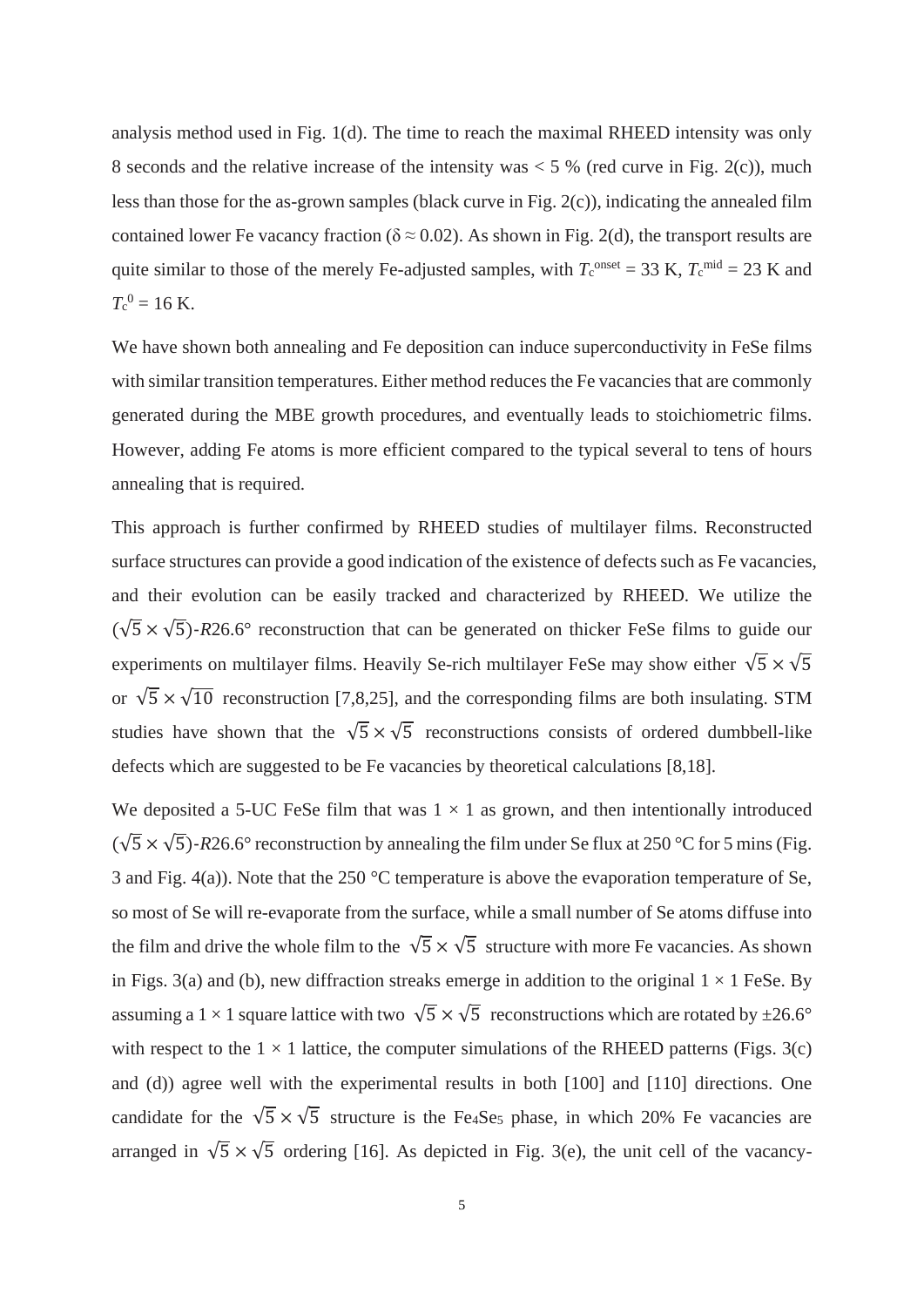ordered Fe<sub>4</sub>Se<sub>5</sub> lattice is consistent with  $(\sqrt{5} \times \sqrt{5})$ -*R*26.6° supercell of FeSe and naturally has two equivalent orientations that lead to two kinds of domains in the films. Interestingly, Fe<sub>4</sub>Se<sub>5</sub> is an antiferromagnetic insulator [16], also consistent with recent observations on asgrown multilayer FeSe films on STO [26].

Depositing Fe onto this  $\sqrt{5} \times \sqrt{5}$  surface can recover the structure to  $1 \times 1$  FeSe (Figs. 4(a) and (b)). The (01) diffraction streak intensity increased by  $~60\%$  when reaching the maximum at  $t_{\text{Fe}}$  = 364 seconds (Fig. 4(c)) and the  $\sqrt{5} \times \sqrt{5}$  order disappeared during the deposition (Fig. 4(b)). Note that the deposition time *t*Fe here is much longer than that for the 1-UC films (Fig. 1(d)), indicating that the Fe vacancies existed not only in the top layer but in the whole film, and the Fe atoms diffused into the bottom layers. With  $t_{\text{FeSe}} = 25$  min for the initial growth of 5-UC Fe<sub>1- $\delta$ </sub>Se film,  $\delta = t_{Fe}/(t_{FeSe} + t_{Fe}) = 0.195$ , close to the vacancy density in Fe<sub>4</sub>Se<sub>5</sub> ( $\delta = 0.2$ ).

Intriguingly, this process is reversible by alternating the deposition of Fe and Se atoms. We carried out cycles of Se and Fe deposition on the same sample (Fig. 4(c)) and found that the film switched between two phases: the  $\sqrt{5} \times \sqrt{5}$  order as shown in Fig. 4(a) after Se deposition and  $1 \times 1$  order as shown in Fig. 4(b) after Fe deposition. The 5-UC film after two cycles of Se-Fe deposition still showed superconductivity in transport measurement with  $T_c^{\text{mid}}$  $= 18$  K (Fig. 4(d)). The possible causes of the lower  $T_c$  include (1) the  $T_c$  of FeSe on STO decreases with increasing film thickness [10]; (2) for multilayer FeSe on STO, only the first layer can be superconducting [3,27], and it's more difficult for Fe atoms to penetrate the top layers to completely restore the stoichiometry of the bottom layers. Nevertheless, the results of the 5-UC film show that our method can control the stoichiometry of FeSe in a straightforward fashion, and demonstrate that the stoichiometry of FeSe films plays a key role in the emergence of superconductivity.

Figure 5 summarizes transport data of multiple 1-UC and 2-UC FeSe films on STO. The asgrown film is not superconducting, while all the other films, whether treated by anneal or Fe deposition or a combination of both, share similar superconducting transition temperatures. Although the transition widths differ (most likely due to different homogeneity of the films), the  $T_c^{\text{mid}}$ , which reflects the average  $T_c$  of the entire sample, falls in a narrow range of 22–24 K. This again manifests that the essence of the annealing process is increasing the Fe content in Fe<sub>*x*</sub>Se toward  $x = 1$ . We not that *x* could be above 1 if Fe atoms are over-deposited. However,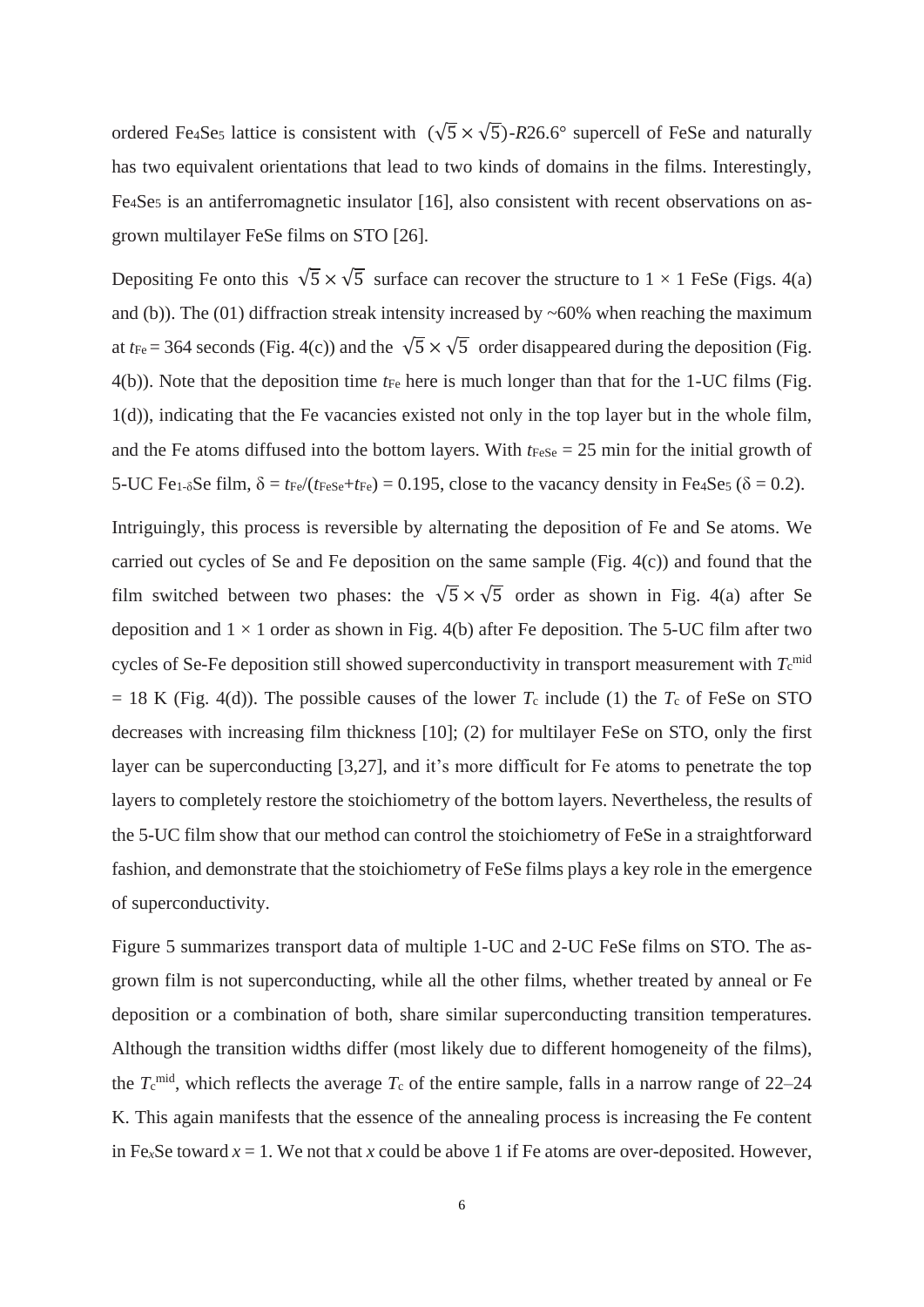the excess Fe on FeSe films, if any, will react with Te during the growth of FeTe capping layers. As magnetic impurities, excess Fe atoms would strongly suppress the superconductivity [28]. Therefore, the superconducting FeSe films showing optimal  $T_c$ , either annealed or Fe-adjusted, should be close to stoichiometry.

It has been widely accepted that electrons transferred from the STO to the FeSe film play a critical role in determining the superconducting properties [4,29]. Oxygen vacancies dope the STO surface and provide electrons for FeSe films [30]. They are usually generated during the annealing of STO in vacuum [22,31]. Since we have made the FeSe films superconducting without long time annealing, we argue that the oxygen vacancies are not primarily generated in the annealing process but in the pre-treatments of the STO substrates. Hence, the increase of electron concentration observed in FeSe films during annealing [4] probably result from the removal of Fe vacancies.

Various mechanisms might contribute to the restoration of superconductivity. Previous study observed that when the annealing is insufficient, surface doping by potassium cannot induce well-defined superconductivity [32], which is in contrast to Fe deposition, implying that tuning the stoichiometry has more effects than charge doping. Magnetic exchange bias effect measurements provided evidence for antiferromagnetic order in as-grown FeSe films, which becomes absent after annealing [26]. The dissolve of magnetic order may be a hint to the spin fluctuation, one of the proposed pairing mechanisms for FeSe [29,33]. Furthermore, scanning tunneling spectroscopy has shown that Fe vacancies destroy the superconducting gap and induce bound states [34]. By removing these defects with annealing or Fe deposition, we minimize the scattering of the Cooper pairs. Multiple factors need to be considered in future studies to interpret the emergence of superconductivity in FeSe thin films.

Since its discovery in 2012, FeSe/STO has drawn great attention to its particular properties that are distinct from the bulk, *e.g.* the high *T*c, the electron doping and the interface electronphonon coupling. Our work reveals the similarity of FeSe thin film to the bulk in terms of stoichiometry-controlled phase transition. We have successfully tuned the composition of fewlayer FeSe films on STO by selective deposition of Fe or Se. The as-grown or Se-rich phase has Fe vacancies up to 20% and is insulating, while the metallic/superconducting phase is close to stoichiometric, which can be achieved by either high temperature annealing or deposition of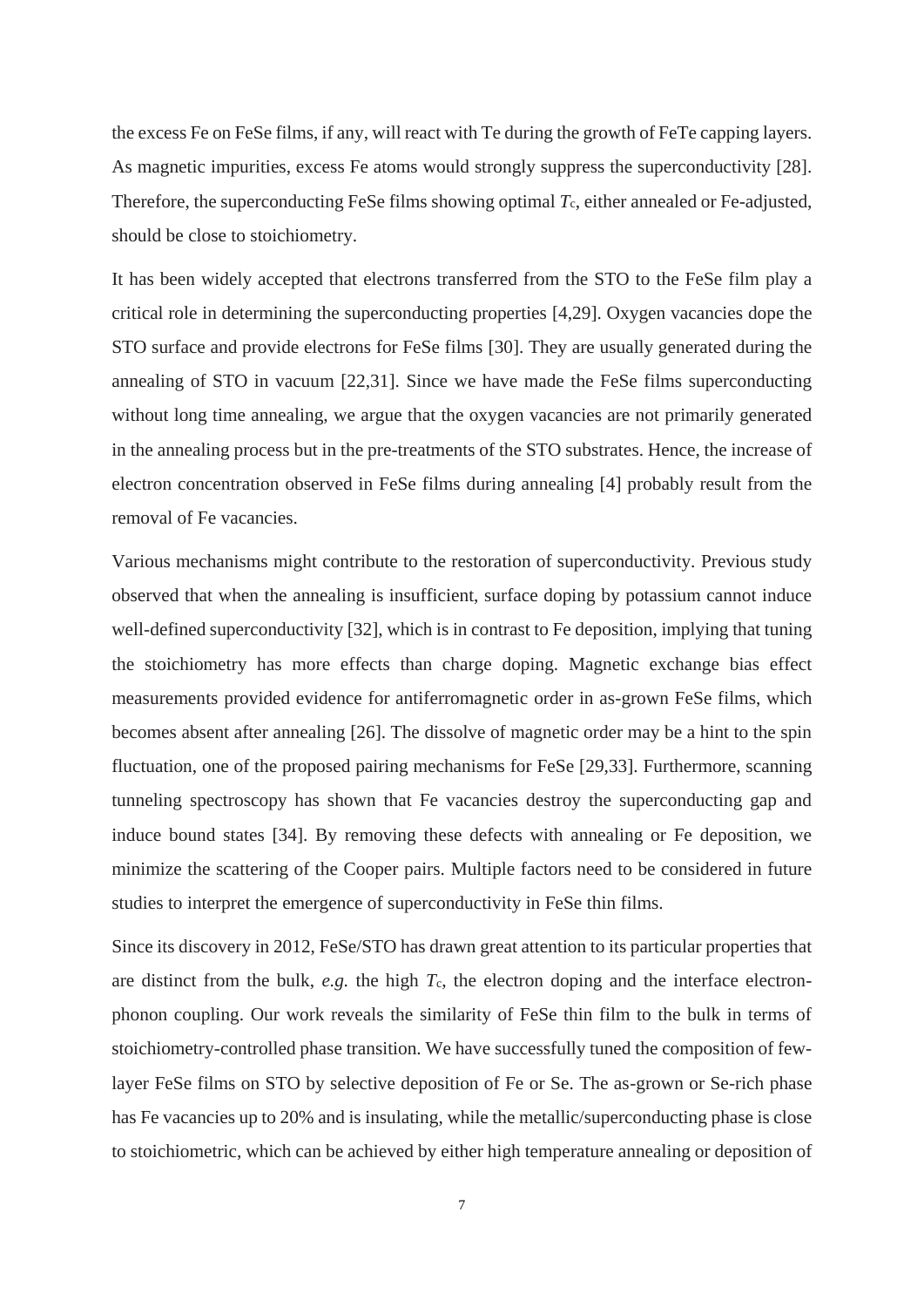a proper amount of Fe. Only when proper stoichiometry is reached can interfacial effects produce the superconductivity with high *T<sub>c</sub>*. Our work unveils the essence of the anneal and highlights the crucial role of stoichiometry in the properties of FeSe on STO.

This research was supported by Max Planck-UBC-UTokyo Centre for Quantum Materials, by Canada First Research Excellence Fund, Quantum Materials and Future Technologies Program, by Natural Sciences and Engineering Research Council of Canada (NSERC), and by Canada Foundation for Innovation (CFI). We thank Bruce A. Davidson for fruitful discussions.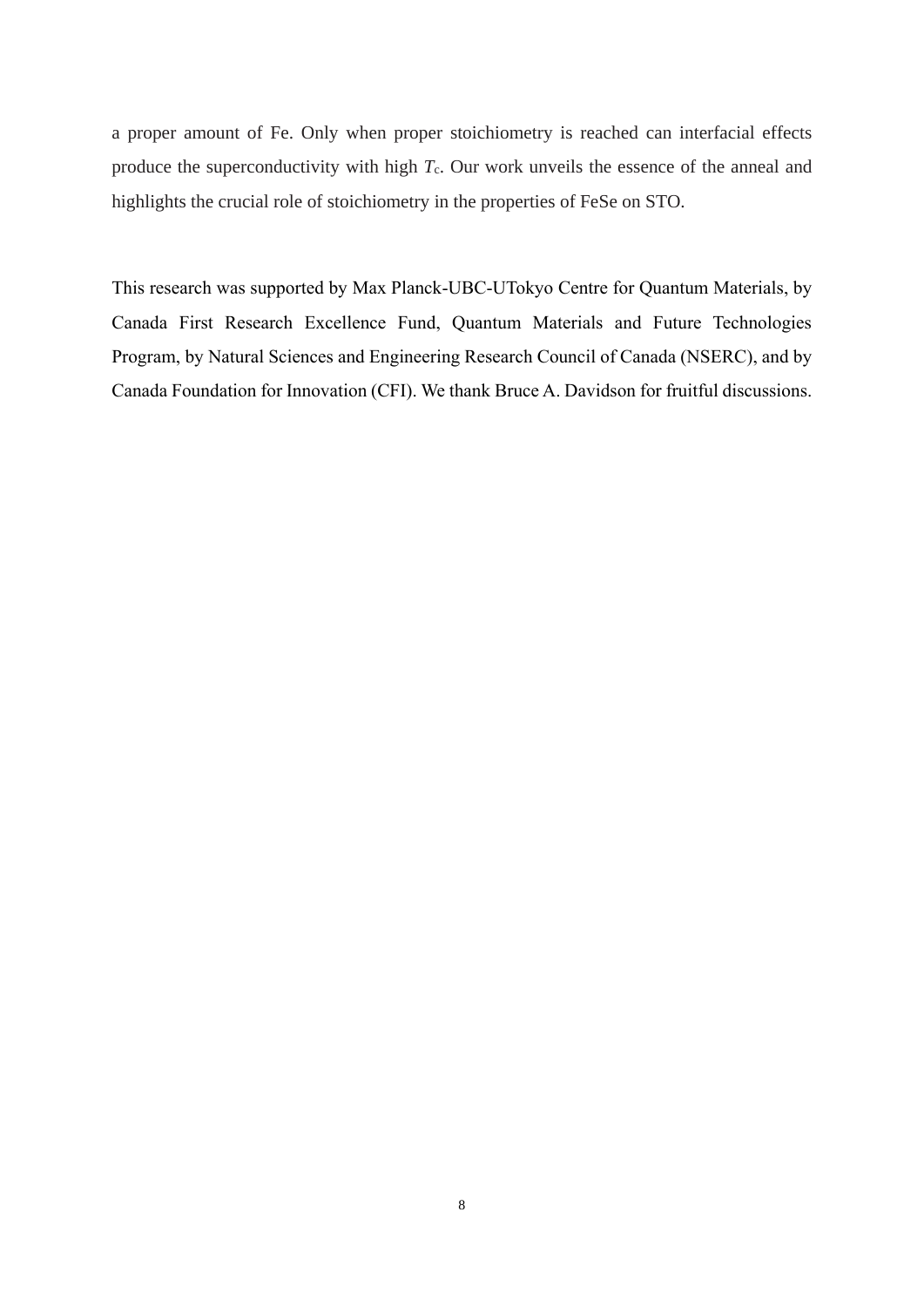[1] H. Hosono and K. Kuroki, Physica C Supercond. **514**, 399 (2015).

[2] F.-C. Hsu, J.-Y. Luo, K.-W. Yeh, T.-K. Chen, T.-W. Huang, P. M. Wu, Y.-C. Lee, Y.-L. Huang, Y.-Y. Chu, D.-C. Yan, and M.-K. Wu, Proc. Natl. Acad. Sci. USA **105**, 14262 (2008).

[3] Q.-Y. Wang, Z. Li, W.-H. Zhang, Z.-C. Zhang, J.-S. Zhang, W. Li, H. Ding, Y.-B. Ou, P.

Deng, K. Chang, J. Wen, C.-L. Song, K. He, J.-F. Jia, S.-H. Ji, Y.-Y. Wang, L.-L. Wang, X. Chen, X.-C. Ma, and Q.-K. Xue, Chin. Phys. Lett. **29**, 037402 (2012).

[4] S. He, J. He, W. Zhang, L. Zhao, D. Liu, X. Liu, D. Mou, Y. B. Ou, Q. Y. Wang, Z. Li, L. Wang, Y. Peng, Y. Liu, C. Chen, L. Yu, G. Liu, X. Dong, J. Zhang, C. Chen, Z. Xu, X. Chen, X. Ma, Q. Xue, and X. J. Zhou, Nat. Mater. **12**, 605 (2013).

[5] S. Tan, Y. Zhang, M. Xia, Z. Ye, F. Chen, X. Xie, R. Peng, D. Xu, Q. Fan, H. Xu, J. Jiang, T. Zhang, X. Lai, T. Xiang, J. Hu, B. Xie, and D. Feng, Nat. Mater. **12**, 634 (2013).

[6] D. Huang and J. E. Hoffman, Annu. Rev. Condens. Matter Phys. **8**, 311 (2017).

[7] Z. Li, J. P. Peng, H. M. Zhang, W. H. Zhang, H. Ding, P. Deng, K. Chang, C. L. Song, S. H. Ji, L. Wang, K. He, X. Chen, Q. K. Xue, and X. C. Ma, J. Phys.: Condens. Matter **26**, 265002 (2014).

[8] C.-L. Song, Y.-L. Wang, Y.-P. Jiang, Z. Li, L. Wang, K. He, X. Chen, X.-C. Ma, and Q.-K. Xue, Phys. Rev. B **84**, 020503(R) (2011).

[9] W. Zhang, Z. Li, F. Li, H. Zhang, J. Peng, C. Tang, Q. Wang, K. He, X. Chen, L. Wang, X. Ma, and Q.-K. Xue, Phys. Rev. B **89**, 060506(R) (2014).

[10]Q. Wang, W. Zhang, Z. Zhang, Y. Sun, Y. Xing, Y. Wang, L. Wang, X. Ma, Q.-K. Xue, and J. Wang, 2D Mater. **2** (2015).

[11]W. Schuster, H. Mikler, and K. L. Komarek, Monatsh. Chem. **110**, 1153 (1979).

[12]T. M. McQueen, Q. Huang, V. Ksenofontov, C. Felser, Q. Xu, H. Zandbergen, Y. S. Hor, J. Allred, A. J. Williams, D. Qu, J. Checkelsky, N. P. Ong, and R. J. Cava, Phys. Rev. B **79**, 014522 (2009).

[13]A. J. Williams, T. M. McQueen, and R. J. Cava, Solid State Commun. **149**, 1507 (2009).

[14]C. Koz, M. Schmidt, H. Borrmann, U. Burkhardt, S. Röβler, W. Carrillo-Cabrera, W. Schnelle, U. Schwarz, and Y. Grin, Z. Anorg. Allg. Chem. **640**, 1600 (2014).

[15]S. Rößler, C. Koz, L. Jiao, U. K. Rößler, F. Steglich, U. Schwarz, and S. Wirth, Phys. Rev. B **92**, 060505(R) (2015).

[16]T. K. Chen, C. C. Chang, H. H. Chang, A. H. Fang, C. H. Wang, W. H. Chao, C. M. Tseng, Y. C. Lee, Y. R. Wu, M. H. Wen, H. Y. Tang, F. R. Chen, M. J. Wang, M. K. Wu, and D. Van Dyck, Proc. Natl. Acad. Sci. USA **111**, 63 (2014).

[17]F. Li, Q. Zhang, C. Tang, C. Liu, J. Shi, C. Nie, G. Zhou, Z. Li, W. Zhang, C.-L. Song, K. He, S. Ji, S. Zhang, L. Gu, L. Wang, X.-C. Ma, and Q.-K. Xue, 2D Mater. **3**, 024002 (2016).

[18] D. Huang, T. A. Webb, C.-L. Song, C.-Z. Chang, J. S. Moodera, E. Kaxiras, and J. E. Hoffman, Nano Lett. **16**, 4224 (2016).

[19]Y. Hu, Y. Xu, Q. Wang, L. Zhao, S. He, J. Huang, C. Li, G. Liu, and X. J. Zhou, Phys. Rev. B **97**, 224512 (2018).

[20]W. Zhao, M. Li, C.-Z. Chang, J. Jiang, L. Wu, C. Liu, J. S. Moodera, Y. Zhu, and M. H. W. Chan, Sci. Adv. **4**, eaao2682 (2018).

[21]W.-H. Zhang, Y. Sun, J.-S. Zhang, F.-S. Li, M.-H. Guo, Y.-F. Zhao, H.-M. Zhang, J.-P.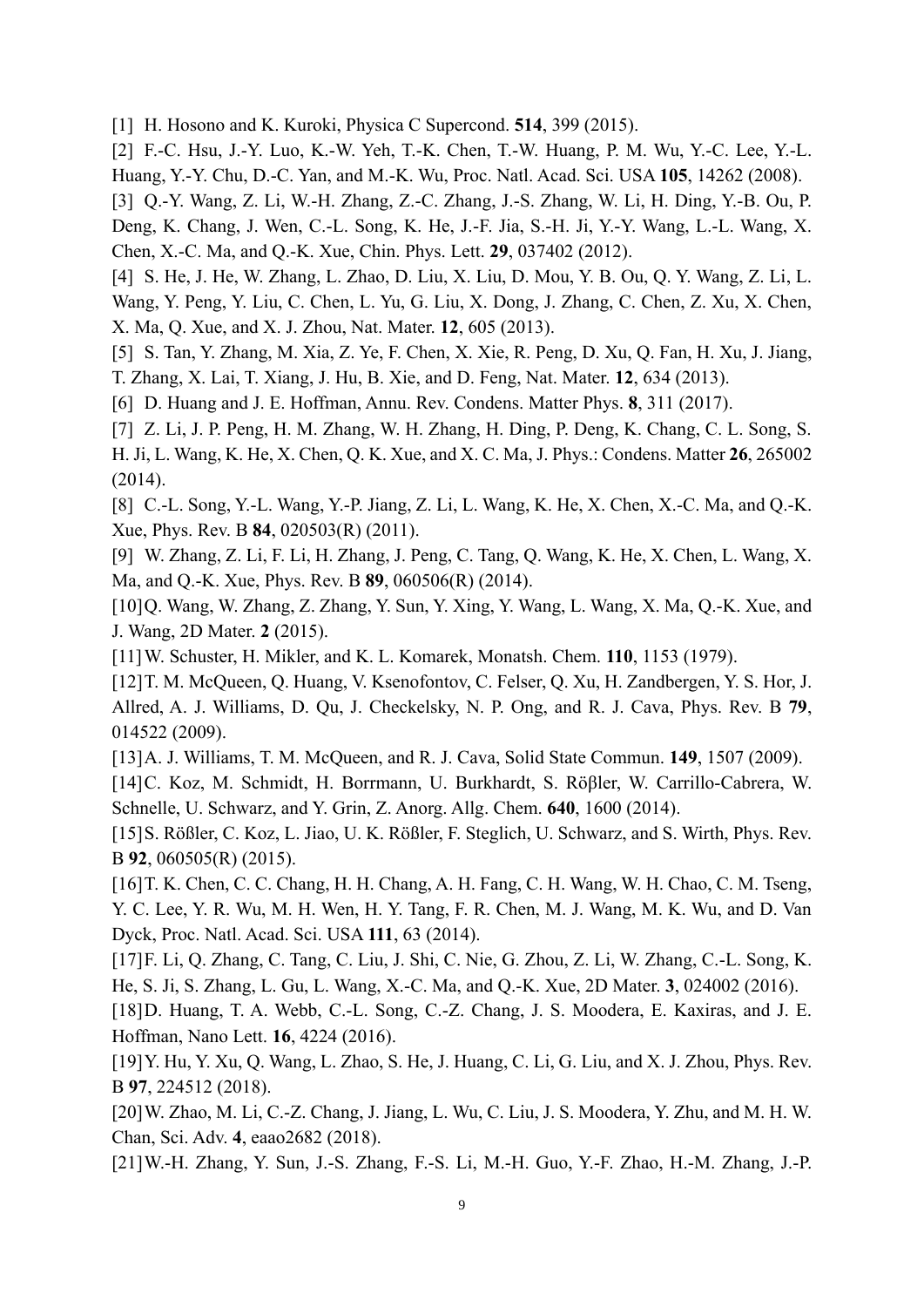Peng, Y. Xing, H.-C. Wang, T. Fujita, A. Hirata, Z. Li, H. Ding, C.-J. Tang, M. Wang, Q.-Y. Wang, K. He, S.-H. Ji, X. Chen, J.-F. Wang, Z.-C. Xia, L. Li, Y.-Y. Wang, J. Wang, L.-L. Wang, M.-W. Chen, Q.-K. Xue, and X.-C. Ma, Chin. Phys. Lett. **31**, 017401 (2014).

[22]K. Zou, S. Mandal, S. D. Albright, R. Peng, Y. Pu, D. Kumah, C. Lau, G. H. Simon, O. E. Dagdeviren, X. He, I. Božović, U. D. Schwarz, E. I. Altman, D. Feng, F. J. Walker, S. Ismail-Beigi, and C. H. Ahn, Phys. Rev. B **93**, 180506(R) (2016).

[23]M.-L. Zhang, J.-F. Ge, M.-C. Duan, G. Yao, Z.-L. Liu, D.-D. Guan, Y.-Y. Li, D. Qian, C.- H. Liu, and J.-F. Jia, Acta. Phys. Sin. **65**, 127401 (2016).

[24]P. K. Maheshwari, R. Jha, B. Gahtori, and V. P. S. Awana, J. Supercond. Nov. Magn. **28**, 2893 (2015).

[25]Y. Fang, D. H. Xie, W. Zhang, F. Chen, W. Feng, B. P. Xie, D. L. Feng, X. C. Lai, and S. Y. Tan, Phys. Rev. B **93**, 184503 (2016).

[26]Y. Zhou, L. Miao, P. Wang, F. F. Zhu, W. X. Jiang, S. W. Jiang, Y. Zhang, B. Lei, X. H. Chen, H. F. Ding, H. Zheng, W. T. Zhang, J. F. Jia, D. Qian, and D. Wu, Phys. Rev. Lett. **120**, 097001 (2018).

[27]X. Liu, D. Liu, W. Zhang, J. He, L. Zhao, S. He, D. Mou, F. Li, C. Tang, Z. Li, L. Wang, Y. Peng, Y. Liu, C. Chen, L. Yu, G. Liu, X. Dong, J. Zhang, C. Chen, Z. Xu, X. Chen, X. Ma, Q. Xue, and X. J. Zhou, Nat. Commun. **5**, 5047 (2014).

[28]C. Liu, G. Wang, and J. Wang, J. Phys.: Condens. Matter **31**, 285002 (2019).

[29]D.-H. Lee, Annu. Rev. Condens. Matter Phys. **9**, 261 (2018).

[30]H. Zhang, D. Zhang, X. Lu, C. Liu, G. Zhou, X. Ma, L. Wang, P. Jiang, Q. K. Xue, and X. Bao, Nat. Commun. **8**, 214 (2017).

[31]T. Nishimura, A. Ikeda, H. Namba, T. Morishita, and Y. Kido, Surface Science **421**, 273 (1999).

[32]C. Tang, D. Zhang, Y. Zang, C. Liu, G. Zhou, Z. Li, C. Zheng, X. Hu, C. Song, S. Ji, K. He, X. Chen, L. Wang, X. Ma, and Q.-K. Xue, Phys. Rev. B **92**, 180507 (2015).

[33]Q. Wang, W. Zhang, W. Chen, Y. Xing, Y. Sun, Z. Wang, J.-W. Mei, Z. Wang, L. Wang, X.-C. Ma, F. Liu, Q.-K. Xue, and J. Wang, 2D Mater. **4**, 034004 (2017).

[34]C. Liu, J. Mao, H. Ding, R. Wu, C. Tang, F. Li, K. He, W. Li, C.-L. Song, X.-C. Ma, Z. Liu, L. Wang, and Q.-K. Xue, Phys. Rev. B **97**, 024502 (2018).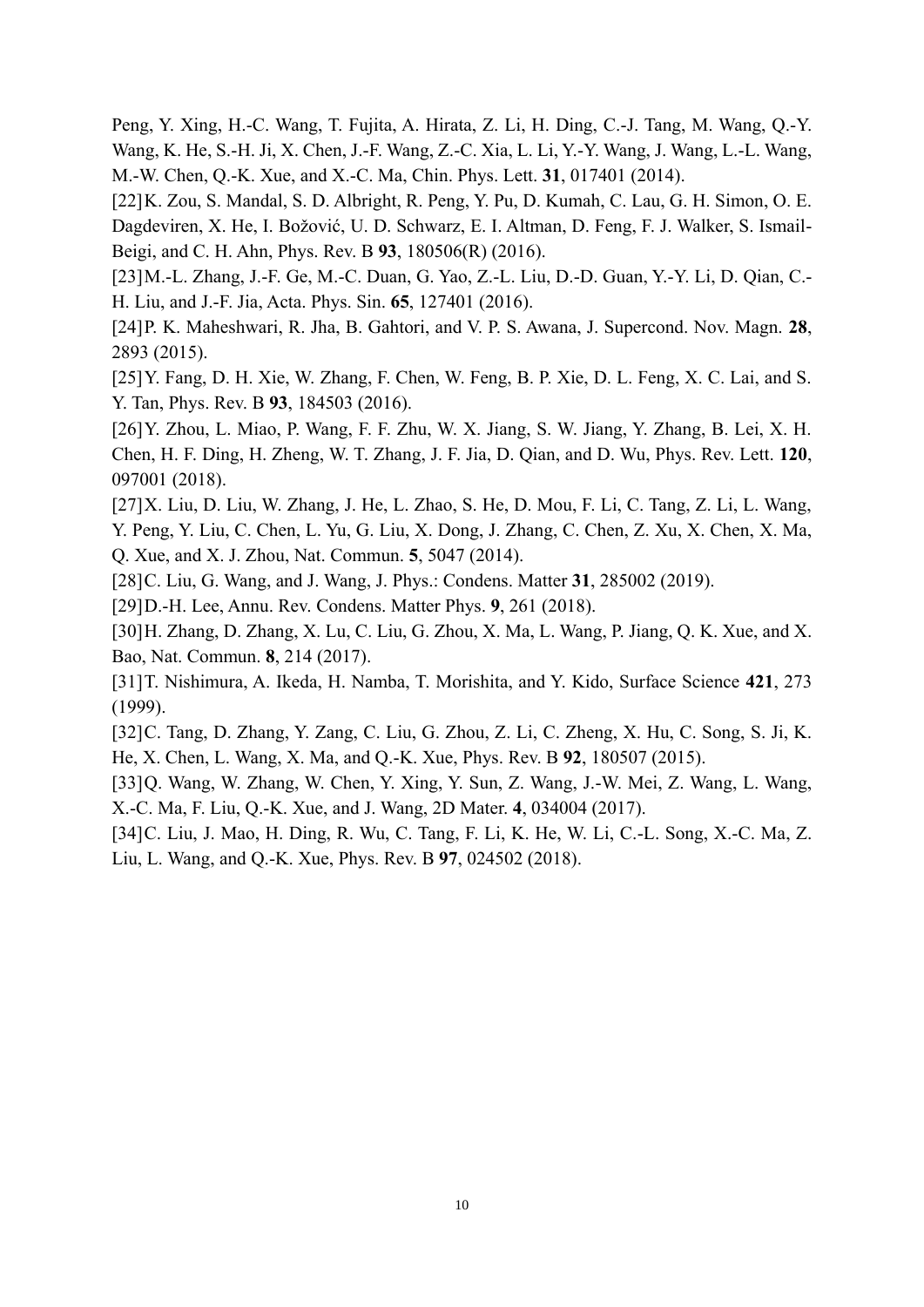

FIG. 1. (a) Reflection high-energy electron diffraction (RHEED) image of SrTiO<sub>3</sub> substrate with incident beam along [100] direction. (b) and (c) RHEED images of as-grown 1-UC FeSe film and the same sample after Fe deposition, respectively. (d) Integrated intensity of (01) diffraction streak as a function of time. The monitored areas are marked by the dashed ellipse in (b). The yellow interval indicates the period of Fe deposition. (e) Temperature dependence of the resistance of as-grown and Fe-adjusted monolayer FeSe films. (f) Temperature dependence of the resistance of Fe-adjusted monolayer FeSe film at low temperature with different out-of-plane magnetic field.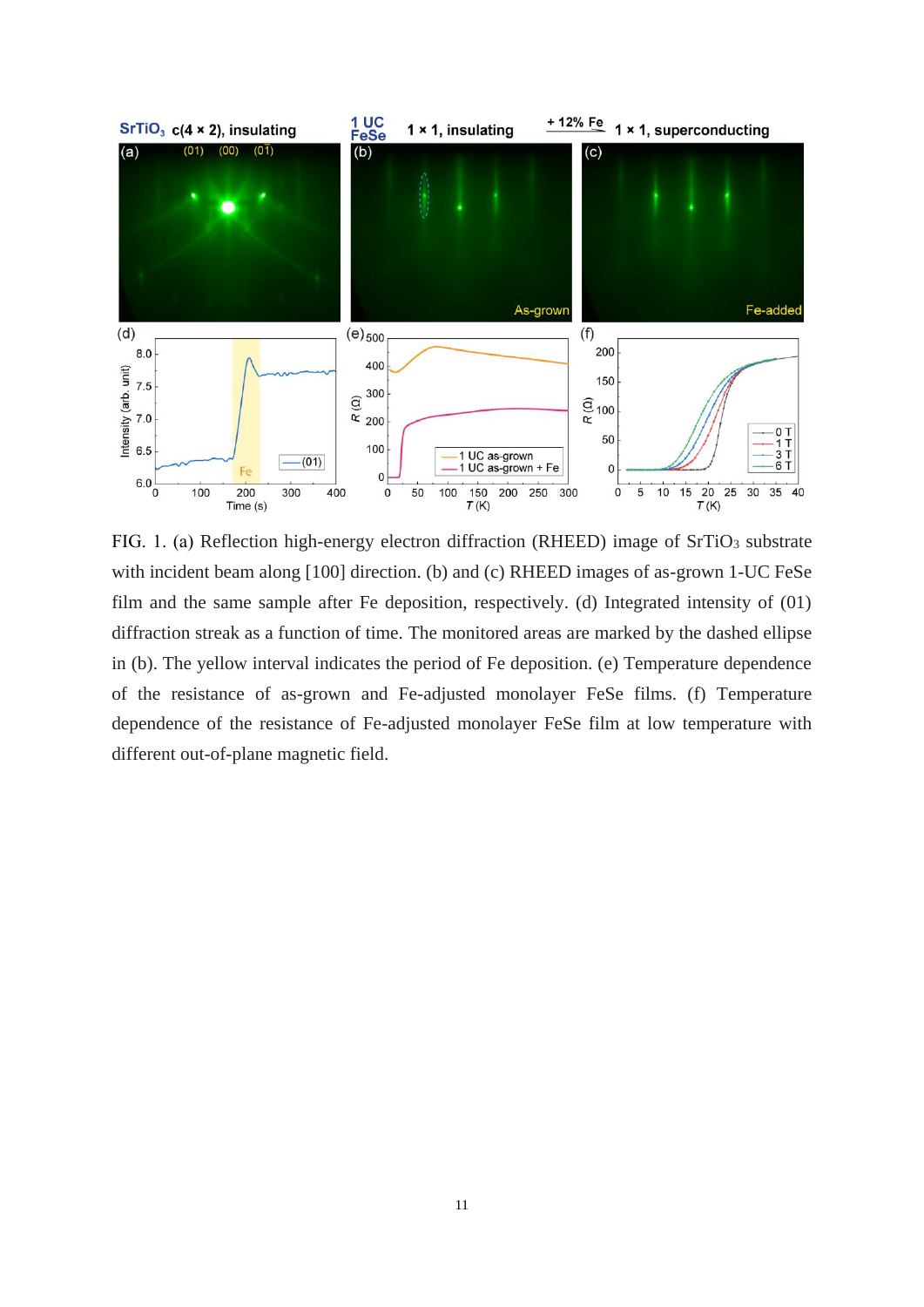

FIG. 2. (a) and (b) RHEED images of as-grown and annealed 1-UC FeSe film, respectively. (c) Integrated intensity of (01) diffraction streak of the annealed film in (b) (red) and an as-grown 1-UC film (black) as a function of time during Fe deposition. For each curve, the maximal intensity is rescaled to 1 and the starting time of Fe deposition is reset to 0. Each dashed line indicates the end time of Fe deposition for the curve with the same colour. (d) Temperature dependence of the resistance of the FeSe film in (b) after Fe deposition, with different out-ofplane magnetic field.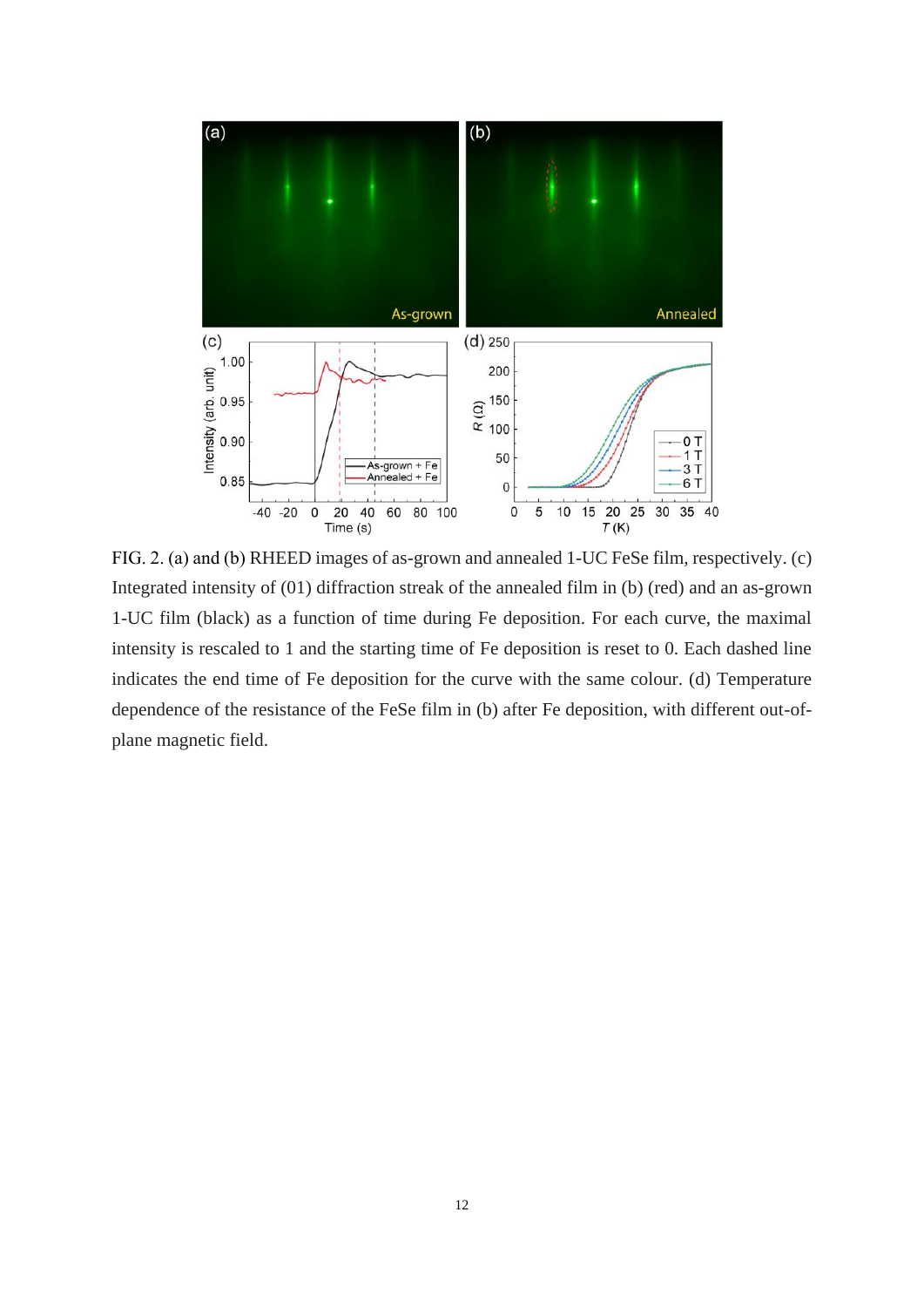

FIG. 3. (a) and (b) RHEED images of  $\sqrt{5} \times \sqrt{5}$  5-UC Fe<sub>x</sub>Se film with the electron beam along [100] and [110] directions, respectively. (c) and (d) Simulated RHEED patterns of a  $1 \times 1$ square lattice with two  $(\sqrt{5} \times \sqrt{5})$ -R26.6° supercells, with the electron beam in [100] and [110] directions, respectively. (e) Sketched lattice structure of Fe-vacancy phase Fe4Se5 with two possible domains [16]. The red and blue squares indicate the unit cells of FeSe and Fe<sub>4</sub>Se<sub>5</sub>, respectively.